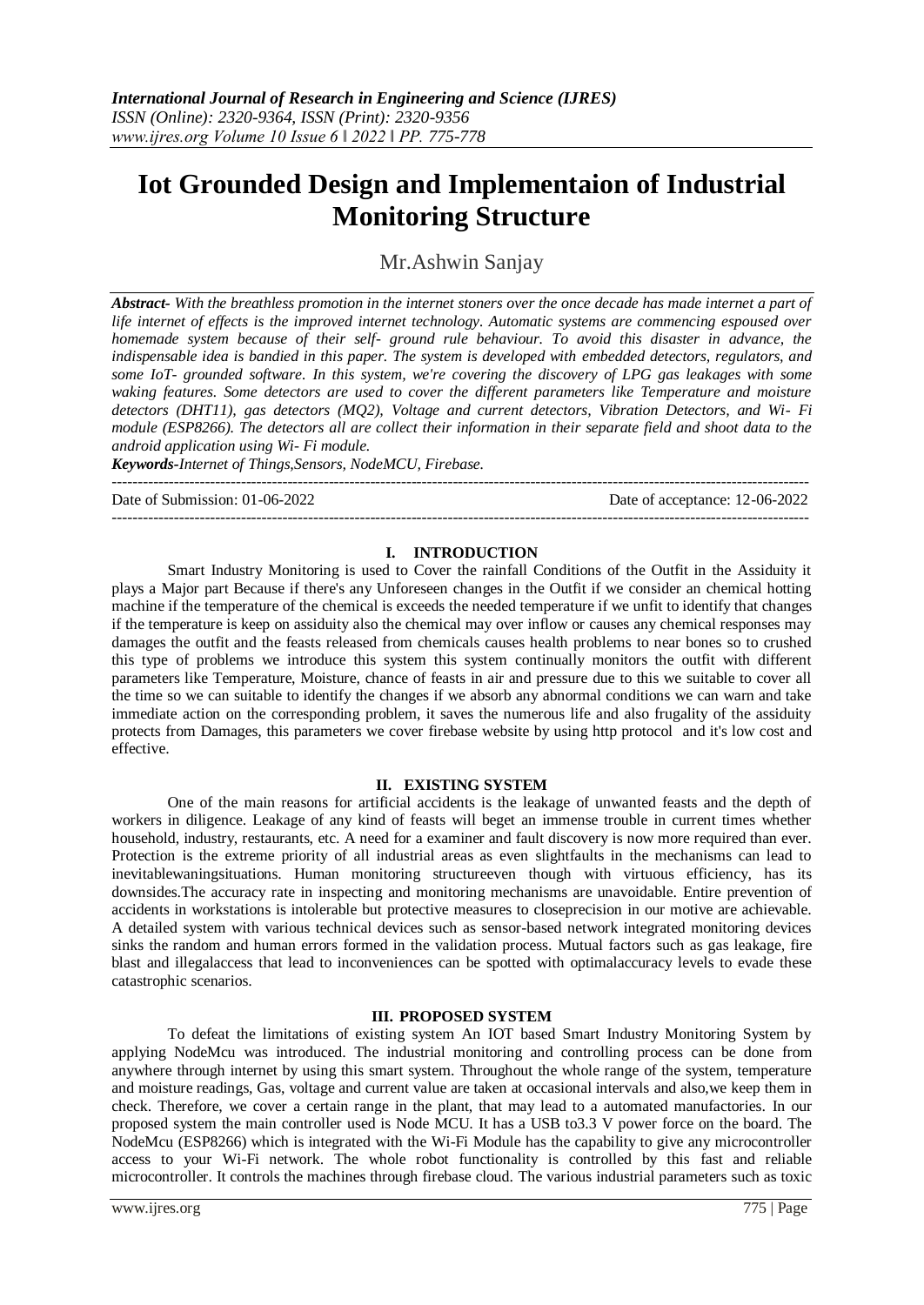gas leakage, current and voltage measurements of the plant, fault detection and vibration level of the machineries are measured and these values are configured android mobile application.



# **IV.BLOCKDIAGRAM**

# **V.WORKING**

These systems don't bear any mortal commerce. NodeMCU grounded system sends the signal from different detectors, i.e., Temperature, Gas detector and voltage and current values to themicro-controller-NodeMCU. The microcontroller also sends this to the IOT platform. All the sensor data changes are monitored and we shoot this information to the NodeMCU. Themicro-controller is connected to the Wi- Fi, buzzer and exhaust additionally. NodeMCU is programmed in such a way that it turns ON the buzzer when the temperature detector detects temperature lesser than a edge value, or gas detected by the gas detector lesser than the threshold value the exhaust gets turned ON. This valuation can be programmed as demanded. At the same time, the detector values will be transferred to the Firebase Realtime Database. Since the data is covered LIVE by the customer on a IOT platform, immediate action can be taken. Gas detector is used for toxic gas leakage discovery. In case there's a leakage of gas, the detector would descry it and shoot the signal to the NodeMCU, which would turn ON the exhaust at the same time, shoot the same data over IOT. descry and shoot signal to NodeMCU, There-requisite for this design is that the Wi- Fi should be compounded to a programmed with Wi-Fi SSID, additonallythe android application is also developed for live monitoring and controlling of these parameters which enhances this system and makes this structure most efficient and reliable one.

#### **VI.SENSORS AND COMPONENTS**

Detectors are used to ameliorate the monitoring system by analysing the colourful artificial parameters and also transferring the necessary data to the Wi- Fi module which in turn sends the data to the gate. This information will be vital to know the current situation of the system and thethreshold conditions of the artificial terrain. The detectors used by us in this design are listed below.

| DHT <sub>11</sub> |
|-------------------|
| MQ2, MQ5          |
| $-$               |
| ACS712            |
| L <sub>298</sub>  |
| 16x2              |
| Nodemcu           |
| Esp8266           |
|                   |

# **VII.ADVANTAGES**

1) The liability of mortal error is high-mindedly reduced.

- 2) This network provides time and fiscal savings for the custom.
- 3) changeless monitoring also allows for harmonious and reliable data from anywhere around the world.
- 4) significant accidents can be averted without any huge damages.

#### **VIII. APPLICATION**

1) Laboratories bear numerous chemicals, in that numerous are retractable to high temperatures or fire. So, every lab must contain this detecting system so that dynamic response of chemicals with fire can be avoided.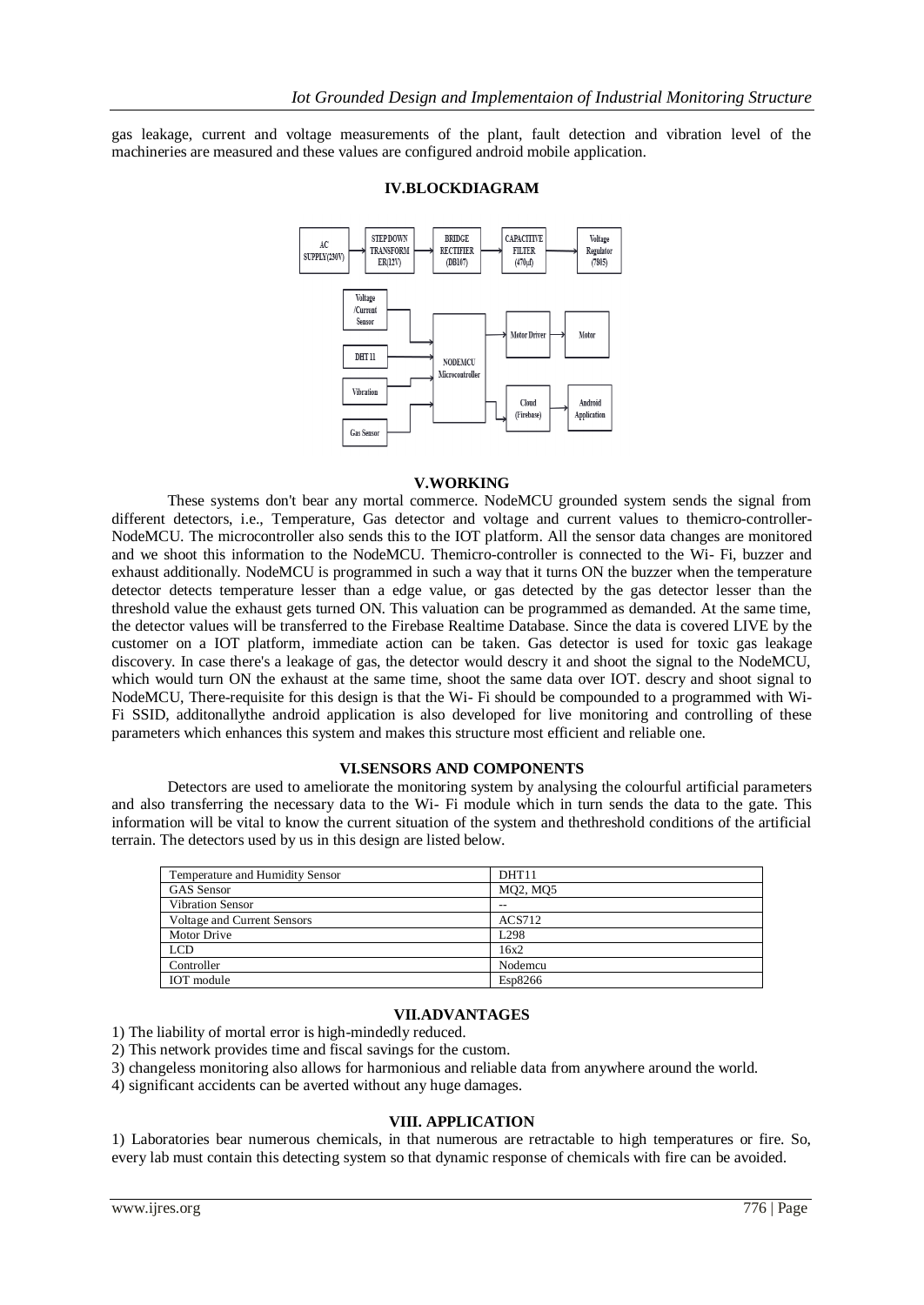2) Refrigeration shops use CFC feasts which largely reply suitable with fire, so it's necessary to have this system in the shops.

**IX.RESULTS**

- 3) It's also used inother diligence like beverage manufacturing, biogas assiduity, etc.
- 4) Currently vehicles also use this system to help fire accidents.
- 5) This system can be employed in all types of industries.

# $\mathbf{a}$  =  $\mathbf{a}$ **10 100 unit** .<br>Walioz **EMPERATURE MONITORING**  $(C)$ **HUMIDITY MONITORING (%)**

**Fig 9.1 Application Screenshot (a) (temperature and humidity monitoring)**



**Fig 9.2 Application Screenshot (b) (Toxic GasMonitoring)**